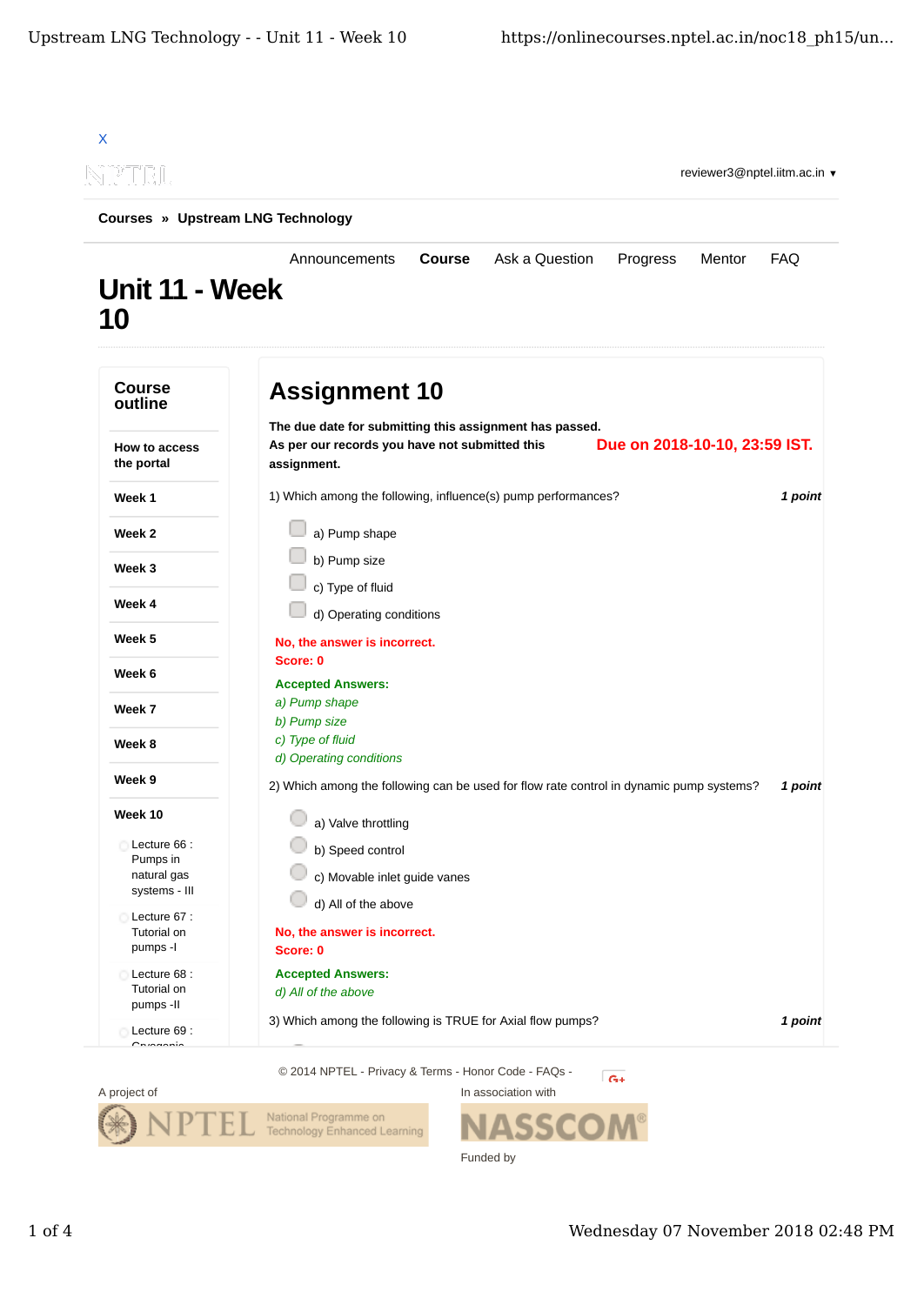## Upstream LNG Technology - - Unit 11 - Week $10\,$

| and liquefaction<br>in natural gas<br>systems - II                                                | Score: 0<br>ce De<br><b>Accepted Answers:</b>                                                                                   |
|---------------------------------------------------------------------------------------------------|---------------------------------------------------------------------------------------------------------------------------------|
| Lecture 71 :<br>Tutorial on<br>refrigeration - I                                                  | c) Low head and high flow rate<br>1 point<br>4)<br>Which among the following gives the specific speed of a pump?                |
| Lecture 72:<br>Tutorial on<br>refrigeration - II                                                  | a) $N_s = \frac{(H)^{1/2}}{N^{1/3}\sqrt{Q}}$                                                                                    |
| Lecture 73 :<br>Cryogenic<br>refrigeration<br>and liquefaction<br>in natural gas<br>systems - III | b) $N_s = \frac{N\sqrt{Q}}{(H)^{5/4}}$<br>c) $N_s = \frac{N\sqrt{Q}}{(H)^{3/4}}$<br>d) $N_s = \frac{(H)^{3/4}}{N\sqrt{Q}}$      |
| Lecture 73 :<br>Corrigendum                                                                       | a                                                                                                                               |
| Lecture<br><b>Materials</b>                                                                       | $\mathbf{c}$                                                                                                                    |
| O Quiz:<br>Assignment 10                                                                          | 0<br>$\mathbf d$                                                                                                                |
| Feedback for<br>Week 10                                                                           | No, the answer is incorrect.<br>Score: 0                                                                                        |
| Week 11                                                                                           | <b>Accepted Answers:</b><br>$\mathbf c$                                                                                         |
| Week 12                                                                                           | 5) For a Carnot refrigerator operating between 330 K and 60 K, the coefficient of performance 1 point<br>of the refrigerator is |
| <b>Download</b><br><b>Videos</b>                                                                  | a) 0.222                                                                                                                        |
| Assignment<br>Solution                                                                            | b) $0.312$                                                                                                                      |
|                                                                                                   | c) 0.546                                                                                                                        |
| <b>Interactive</b><br><b>Session with</b><br><b>Students</b>                                      | d) 0.897<br>No, the answer is incorrect.<br>Score: 0                                                                            |
|                                                                                                   | <b>Accepted Answers:</b><br>a) $0.222$                                                                                          |
|                                                                                                   | 6) The minimum work requirement to remove 300 W from a region at 12.0 K for a sink<br>1 point<br>temperature of 310 K, would be |
|                                                                                                   | a) 5468 W                                                                                                                       |
|                                                                                                   | b) -7450 W                                                                                                                      |
|                                                                                                   | c) -5468 W                                                                                                                      |
|                                                                                                   | d) 54.68 kW                                                                                                                     |
|                                                                                                   | No, the answer is incorrect.<br>Score: 0                                                                                        |
|                                                                                                   | <b>Accepted Answers:</b><br>b) -7450 W                                                                                          |
|                                                                                                   | 7) Which among the following is true for adiabatic expansion?<br>0 points                                                       |
|                                                                                                   | a) Will always result in cooling of gas after expansion                                                                         |
|                                                                                                   | b) Will not produce external work                                                                                               |
|                                                                                                   | c) Cannot usually handle two-phase vapour-liquid system                                                                         |